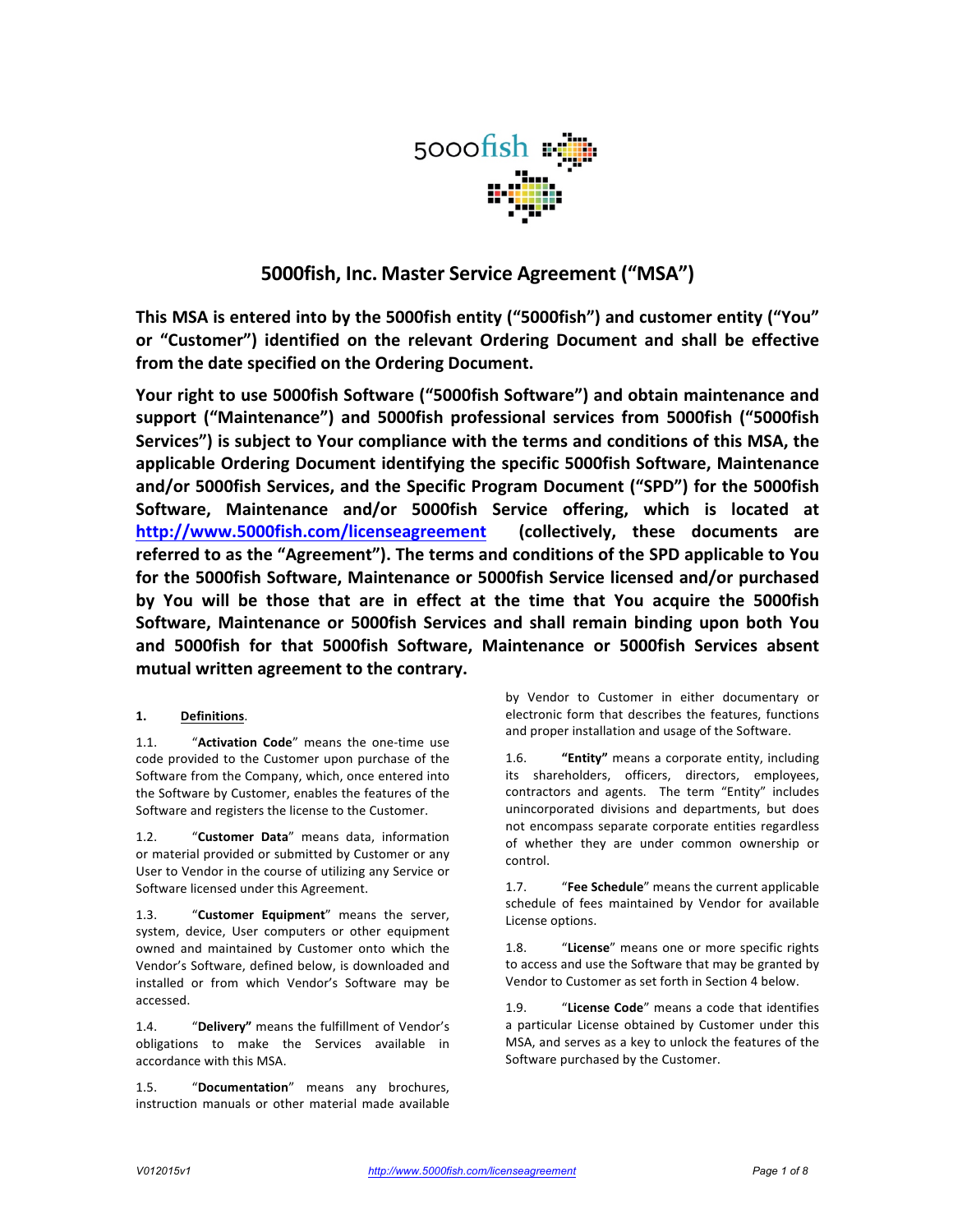1.10. "Ordering Document" means the form specified by Vendor for use by the Customer in ordering the Software.

1.11. "Serial Number" means a unique identification number for the Software installed on particular Customer Equipment.

1.12. "**Services**" means Vendor's services as described in Section 2 below, including but not limited to access to and use of the Software and applicable documentation on Vendor's web site.

1.13. "**Software**" means Vendor's software marketed under the trade name "Yurbi" and made available to customers under the terms of this MSA.

1.14. "Term" means the effective period of a Yurbi License, or any upgrade thereto, extending from the Effective Date of full payment of the purchase price to the date that is the later of: (i) twelve  $(12)$  months from the Effective Date, or (ii) such other date as Customer shall specify on the Ordering Document ("Initial Term"), plus any subsequent renewal term ("Renewal Term"). Unless otherwise specified in the initial Yurbi Software Order, the Term shall be twelve (12) months and each Renewal Term likewise shall be for twelve (12) months. Upon renewal of any upgrade, the Customer may contact the Vendor at sales@5000fish.com to obtain a co-terminus Renewal Term for all products, which shall extend to the longest Term end date.

1.15. "User" means any one of Customer's employees, representatives, consultants, contractors, agents, clients or any other person who is expressly authorized by any License identified in this MSA to use the Services and is designated to receive User identifications and passwords required to utilize the License.

1.16. "Vendor Content" means Vendor-supplied text, audio, video, graphics and other information and data available by means of the Service or on Vendor's web site.

### **2. Description of Software and Related Services.**

2.1. **Description of Software.** The Software is an enterprise business intelligence platform designed to perform the function of accessing business information from multiple data sources, including databases, web services, email, and others to provide the ability to create and analyze business reports and to exchange and integrate information between sources. The Software must be hosted by Customer on Customer's own server.

### 2.2. **Online Synchronization.**

2.2.1. License Management. The Software is configured to connect Customer's licensed servers automatically and periodically over the Internet with Vendor's license management services for the purpose of validating and synchronizing the Customer's use of the Software with the specific features of the Software version obtained. The data transmitted and collected for synchronization is limited to license information and aggregate or anonymous usage information. Such information is not personally identifiable to the Customer. Vendor reserves the right to collect usage data with Customer's consent, which shall not be unreasonably withheld. Customer will not circumvent or attempt to circumvent Vendor's license management capabilities or services.

2.2.2. Suspension of Service. If Vendor's license management service is unable to reach Customer's licensed servers after five (5) days of attempts, or if payment has not been received by Vendor from Customer for an Initial or Renewal Term, as defined below, the Software will automatically initiate a "Grace Period" of fifteen (15) days. If the License issues have not been resolved by the end of the Grace Period, the Software will cease functioning and any and all Licenses will immediately terminate.

2.3. **Offline Mode.** The Software may be configured to operate in offline mode in Customer environments that do not allow connectivity to the Internet. All the same processes described above for online synchronization will apply; provided, however, that instead of automatic online synchronization, Customer must manually download a license synchronization file from Customer Support and manually apply it to the Software periodically as required by the specific terms of Customer's purchase and Licenses.

2.4. **Updates.** Updates to the Software, including fixes and patches, are distributed via Vendor's online product notification service. Customer is responsible for checking regularly for Software updates and downloading and manually installing the updates. Customers in offline mode must access updates from Technical Support at support@5000fish.com for download and apply patches manually.

### **3. Trial Period, Purchase of Software and Grant of Licenses for Use.**

## **3.1. Software Trial.**

3.1.1. Trial Period. One copy of Yurbi Software may utilized free of charge for a trial period not to exceed twenty-one (21) days (the "Trial Period") by contacting the Vendor as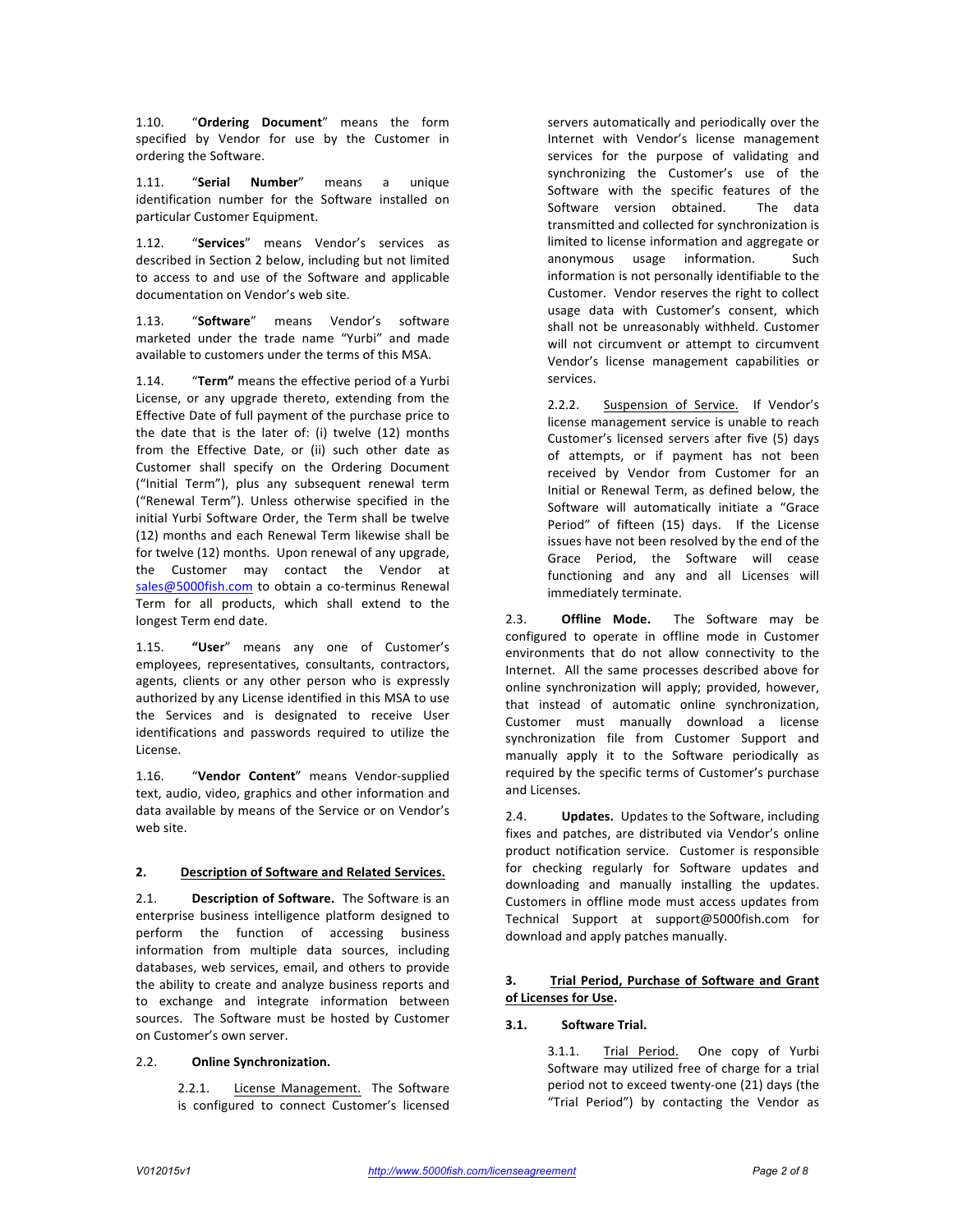directed on its web site at www.yurbi.com. The Activation Code will be provided by the Vendor with the download. Customer must activate the Software by inserting the Activation Code and completing the registration process. Subject to the terms, conditions, restrictions and other provisions of this Agreement, a Trial License shall be granted to Customer immediately upon completion of the registration process and will be valid for the duration of the Trial Period.

3.1.2. Trial License. The Trial License shall be granted on a non-exclusive, nontransferable basis and solely for Customer's own internal use during the Trial Period on the computer facilities on which the Software is authorized to be installed. The Trial License does NOT INCLUDE: (i) any rights for free upgrade, (ii) obligations to purchase upgrades, (iii) service level or quality guaranties, or (iv) Vendor support.

3.1.3. Disclaimers and Exclusions. Vendor hereby disclaims all liability for Software provided under a Trial License. SOFTWARE IS PROVIDED DURING A TRIAL PERIOD ON AN "AS IS, WHEREIS" BASIS, AND NO OTHER WARRANTIES, EITHER EXPRESS OR IMPLIED. ARE GIVEN, INCLUDING BUT NOT LIMITED TO WARRANTIES OF MERCHANTABILITY OR FITNESS FOR A PARTICULAR PURPOSE.

3.1.4. Customer agrees not to disable or circumvent the functionality of the Software that causes it to "time out" and cease operation at the end of the Trial Period.

### **3.2. Purchase of Yurbi Licenses.**

3.2.1. Purchase and Activation. Yurbi Software may be obtained by issuing a Purchase Order based on the Ordering Document or similar binding Customer authorization to purchase to the 5000fish sales team. A temporary Activation Code will be provided by the Vendor upon receipt of the Customer Purchase Order. Upon receipt by the Vendor of full payment for the purchase, the Authorization Code will be converted for a permanent License Code for the Term of the License. Customer must activate the Software by inserting the Activation Code and completing the registration process in accordance with the terms, conditions, restrictions and other provisions of this Agreement.

3.2.2. License. Licenses described in this Agreement and as identified in the Ordering Document shall be granted upon receipt by Vendor of full payment for the purchase and completion of the registration process. Any such License shall be valid for the Term. Vendor grants Customer each of the Licenses identified in the Ordering Document on a nonexclusive, non-transferable basis and solely for Customer's own internal use during the Term on the computer facilities on which the Software is authorized to be installed.

3.3. **Copies**. Customer is entitled to make a reasonable number of binary copies of the Software for backup or archival purposes only. Customer may make a reasonable number of copies of the Documentation for internal use. Customer may not copy the Software, except as permitted by this Agreement. Whenever Customer is permitted to copy or reproduce all or any part of the Software, all titles, trademark symbols, copyright symbols and legends, and other proprietary markings must be reproduced.

3.4. **Technical Support.** Vendor is not obliged to provide maintenance, technical or other support to Customer for the Software. Vendor shall provide technical support only as described in the specific maintenance SPD, which can be found at support.5000fish.com.

### **4. License Options.**

4.1. **Named User License.** A "Named User License" authorizes a User designated by Customer to use the Software to create, edit, rename, modify, delete, and organize reports and dashboards on any Yurbi App and in any type of role including Builder, Agent or Architect. The Universal App User License must be allocated to one App at a time. However, it can be "reused" in the sense that it can be unallocated from one App and reallocated to another App. This is a named/seat license. A Universal App User License is required for every User in Customer's organization that requires access to a Yurbi App in the Software.

**4.2. Concurrent Access License**. This License permits the sharing of a licensed seat among different Users who access the Software at different times. The licensed seat is fully occupied by a User logged into the Software, but once that User logs off, the seat becomes available to any User in a defined "pool." With this License, the Customer may create an unlimited number of authorized Users, but only one such User may access the Software at any one time. Additionally, in contrast to the Named User License, the Concurrent Access License permits the User occupying the licensed seat unlimited access to Yurbi Apps all at the same time.

4.3. **Premium App Access License**. This is a license for a version of the Software that is configured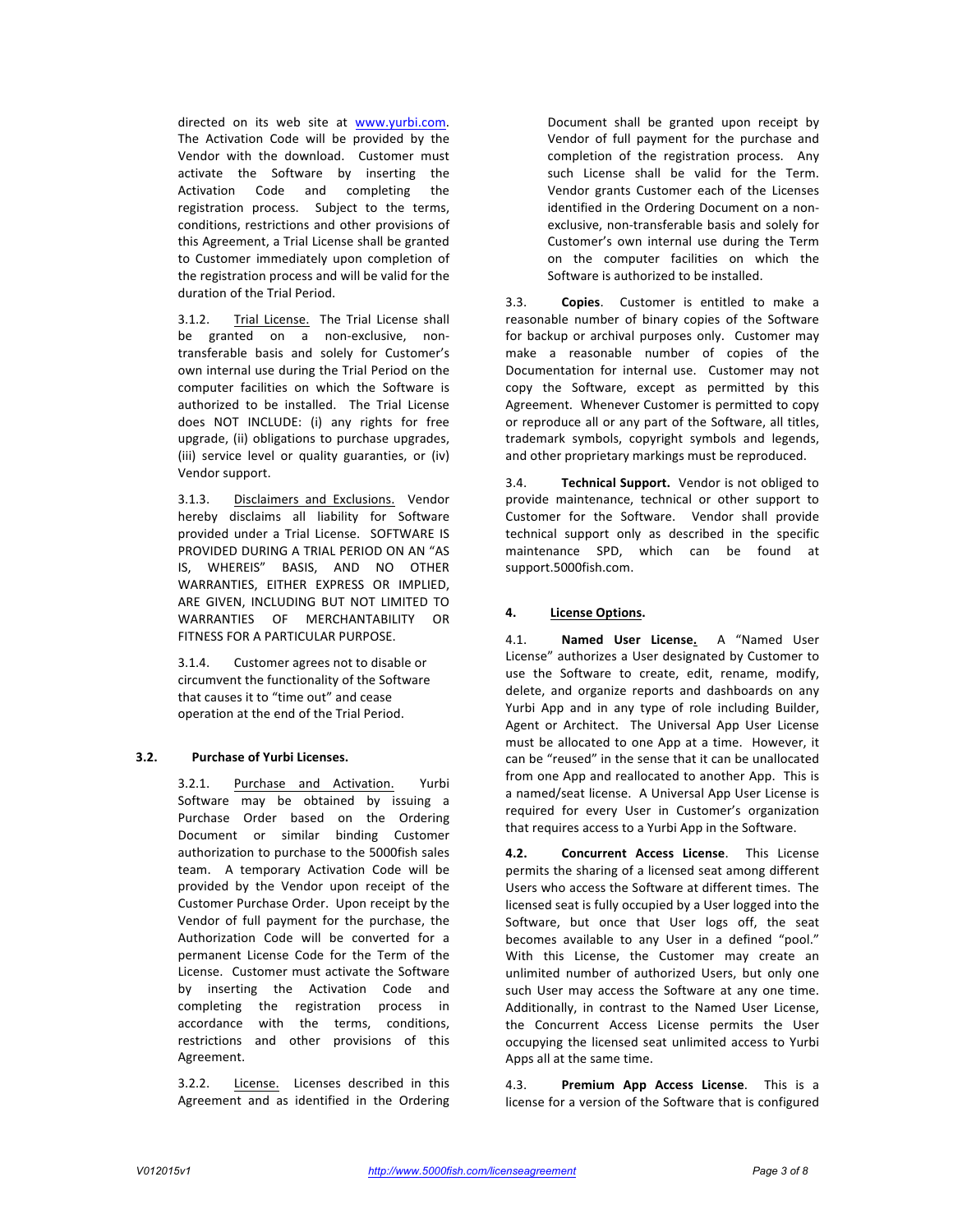to correspond with pre-built applications and/or databases ("Apps") that Customer may obtain from third party vendors and that support major vendor applications. Vendor provides additional support for this License, such as updates as new versions of the Apps are released.

4.4. **Development/Test Environment Licenses**. Upon request, Customer may have access to a Development/Test Environment License at no additional cost. A Development/Test Environment License is limited to no more than five (5) Premium App User Licenses.

4.5. **Public View Report License.** A "Public View Report" License authorizes access to any report or dashboard published by Customer on an unsecured basis, i.e., without any security or login requirement.

4.6. **Core-Based Server License**. This License authorizes access to the Software by the number of Users that can be supported by Customer's server Core capacity. The exact number of Users that may be supported by this License must be specified on the Purchase Order. The total number Cores residing on all computers where the Software is installed may not exceed the permitted number of Cores identified in the Purchase Order. When the Software is installed and distributed across multiple computers, all the Cores in each of the computers count toward to the total number of Cores covered by the License, for the purpose of this License, the term "Core" means the processor or execution core contained in the same integrated circuit within a computer's central processing unit, whether such Cores are virtual or physical.

4.7. **Guest User Licenses.** A "Guest User" is any person permitted by Customer to view Public View Reports, defined above, and dashboards published by Customer on an unsecured basis, i.e., without any security or login requirement. This License covers an unlimited number of Guest Users.

### **5. License Fee and Payment**

**5.1. Payment Terms**. All amounts due are payable in U.S. Dollars. Payment obligations accrue for the full Term of the License. Unless otherwise specified in the Ordering Document, payment terms are Net 30 from the date of Delivery, as defined below. Payment may be made by check, credit card or electronic bank transfer, provided that international payments must be made by credit card or bank transfer.

**5.2. Suspension for Non-Payment**. If Payment is not timely made, the Service will be suspended as provided in Section 2.2.2, above.

## **6. Delivery and Installation.**

6.1. **Delivery**. Delivery of the Software after purchase will be deemed to have taken place when Vendor has emailed the Activation Code to Customer. Documentation pertaining to download and installation available online at www.support.5000fish.com.

6.2. **Installation**. Initial installation is via download by the Customer of the Software from Vendor's web site. Customer is responsible for downloading and installing the Software on Customer's Equipment from Vendor's web site, activating it with the Activation Code provided by Vendor, and registering the product.

6.3. **Registration and License Codes.** At the time of installation, Customer will be given an Activation Code for each Software product installed on Customer's Equipment. Customer must register both the Serial Number and the Authorization Codes as directed in order to obtain the License Codes. The License Codes are linked to the Serial Number, which in turn is linked to the specific Customer Equipment used for installation. License Codes will be required for access to Vendor support as well as for any reinstallation of the Software by Customer. Customer must contact support@5000fish.com to request reinstallation on different Customer Equipment, which will require the registration of a new Serial Number, and the transfer of the License Codes to the new Serial Number. The previous installation will be deactivated before a transfer to a new Serial Number is permitted.

## **7. Term, Changes, Renewal and Reinstatement.**

7.1. **Term.** The Software may be used only for the Term for which it is purchased. The Term begins on the Effective Date.

> 7.1.1. Term durations are a minimum of twelve (12) months and may be for such longer periods as Customer specifies on the Ordering Document:

> 7.1.2. In extraordinary circumstances, and only at Vendor's discretion, a Customer may obtain a permanent right to use the Software for a perpetual Term. A perpetual Term would include the right to support and maintenance for one (1) year, after which the maintenance service must be renewed annually.

### 7.2. **Cancellation and Change.**

7.2.1. Once purchased, a License may not be cancelled prior to the end of the Term. However, Customer may add a License, or add Users to a License, at any time during the Term by paying the requisite additional Fee(s), which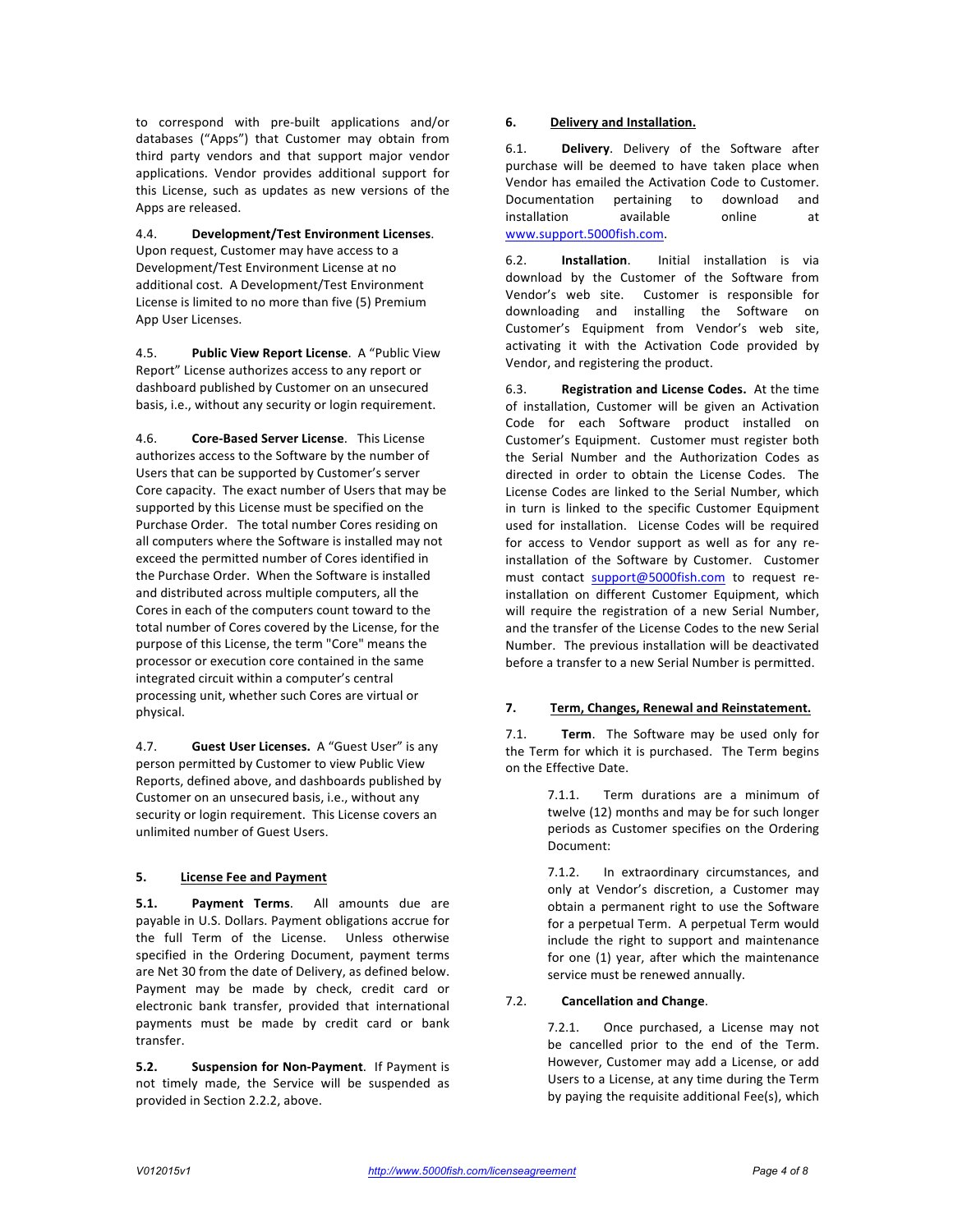shall be prorated in accordance with the days remaining in the Term.

7.3. **Renewal**. A License may be renewed for one or more Renewal Terms of the same duration as the Initial Term by submission of payment for renewal at the applicable Fee Schedule rates then in effect on the Vendor's web site no less than thirty (30) days prior to the end of the current Term. If the License is not timely renewed, it will automatically expire.

7.4. **Reinstatement**. If an Initial Term or Renewal Term expires and is not renewed within thirty (30) days of the date of expiration, Customer may (i) reinstate the Service effective as of the original renewal date by paying a reinstatement fee equal to One Hundred and Fifty Percent (150%) of the renewal Fee; or (ii) purchase a new License under the current prevailing Fee Schedule.

## **8. Customer Obligations.**

8.1. **Equipment**. Customer is responsible for ensuring that all Customer Equipment complies with Vendor's requirements and guidelines to ensure proper functioning of the Software.

8.2. **Security**. Customer is responsible for all activities that occur under Customer's User accounts. Customer is responsible for maintaining the security and confidentiality of all Installation Codes, Authorization Codes, License Codes, Serial Numbers, User usernames and passwords. Customer agrees to notify Vendor immediately of any unauthorized use of code, any username or password or account or any other known or suspected breach of security.

8.3. **Opt Out**. Customer agrees to be identified on Vendor's web site as a customer of the Software, unless Customer opts out at the time of purchase.

### **9.** Restrictions on Use of the Software.

9.1. Customer will not rent, resell or sublicense the Software or offer it as a service bureau.

9.2. Customer will not merge, modify, adapt or translate the Software, or decompile, reverse engineer, disassemble, or otherwise alter the Software.

9.3. Customer will not use or access the Software to: (i) build a competitive product or service, (ii) make or have made a product using similar ideas, features, functions or graphics, (iii) make derivative works based upon the Software or the Vendor Content or (iv) copy any features, functions or graphics of the Software or the Vendor Content. Customer will not "frame" or "mirror" the Service.

9.4. Customer may not export the Software into any country prohibited by the United States Export Administration Act and the regulations thereunder.

9.5. Any other use or exploitation of the Software and/or the Vendor Content except as expressly permitted in this MSA is prohibited.

## 10. **Intellectual Property, Privacy and IP Indemnity.**

#### 10.1. **Vendor Property.**

10.1.1. Vendor retains all rights in the Software and Vendor Content. This Agreement grants no ownership rights to Customer. No license is granted to Customer except as to use of the Services as expressly provided in this Agreement. The Vendor name, the Vendor logo, and the product names associated with the Services are trademarks of Vendor or third parties, and they may not be used without Vendor's prior written consent.

10.1.2. Customer is licensed during the Term to store, print, and display the Vendor Content and to permit Users to access it only in connection with use of the Services as permitted by this Agreement. No other use of Vendor Content is permitted. Customer will maintain, and will require its Users to maintain, Vendor Content as Confidential Information (as defined below) of Vendor.

### 10.2. **Customer Data.**

10.2.1. All Customer Data submitted by Customer to Vendor will remain the sole property of Customer or such Users to the full extent provided by law.

10.2.2. Vendor may aggregate anonymous statistical data regarding use and functioning of its system by its various Users. Such aggregated statistical data will be the sole property of Vendor.

10.3. **Privacy.** Vendor's privacy policies can be accessed on Vendor's web site. Vendor reserves the right to modify its privacy and security policies from time to time in its business judgment and as it deems required for compliance with applicable law.

10.4. **IP Warranty**. Vendor warrants to Customer that it has sufficient rights to the Software to grant the Licenses and fulfill its other obligations under the terms of this Agreement. The Customer's sole and exclusive remedy for breach of this warranty is indemnification as provided for in this Agreement.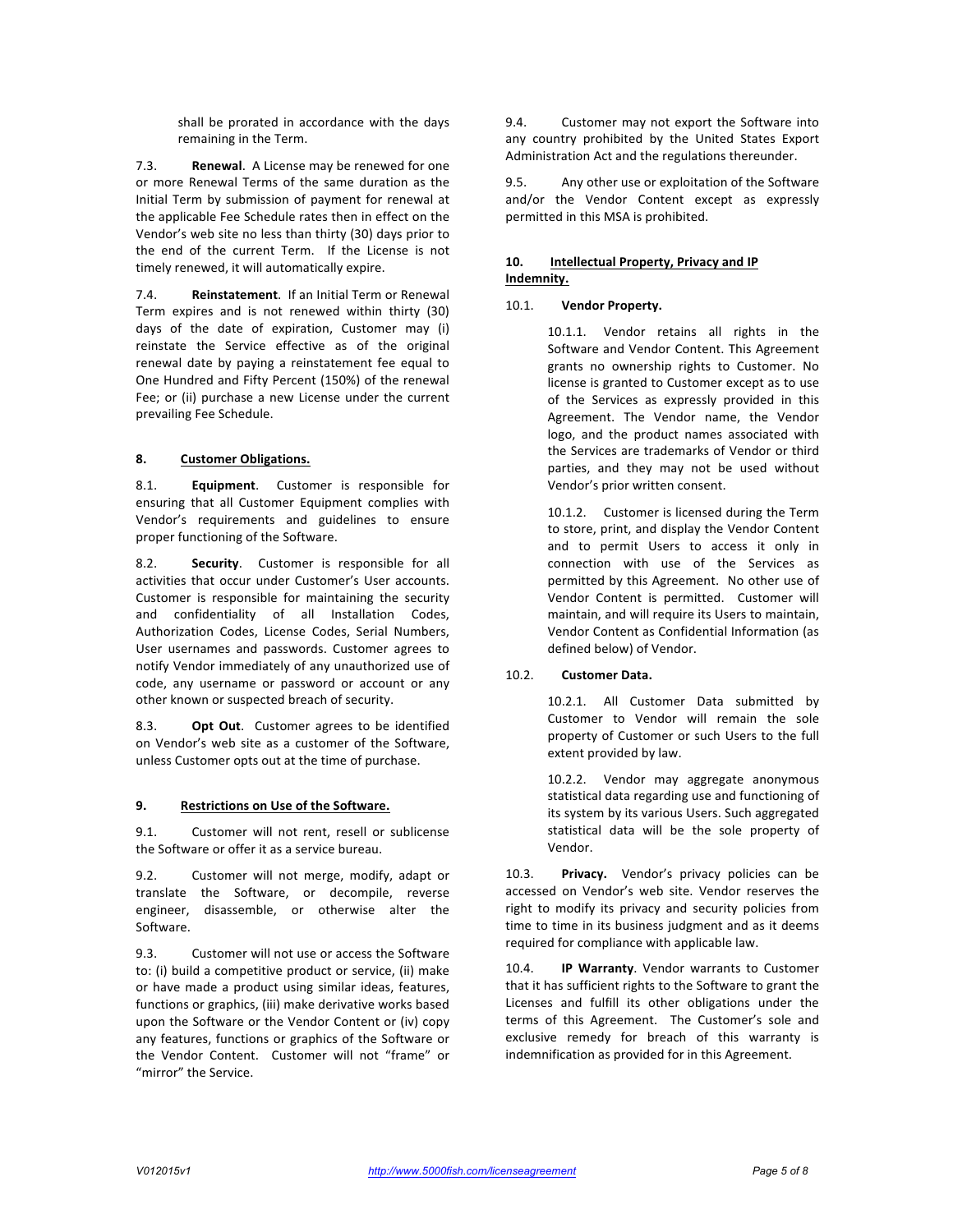10.4.1. IP Warranty Infringement Indemnity. Vendor agrees to defend, indemnify, and hold Customer harmless from and against any and all costs, judgments, damages and awards in lawsuits, proceedings or actions brought by any third party, and costs in connection with the defense thereof, resulting from any claim or allegation that the Software infringes any patent, copyright, trade secret or other proprietary right of any third party ("Claims").

10.4.2. Limitation of Indemnification. The obligations set forth in Section 10.2 will not apply to, and Vendor assumes no liability for, any Claims to the extent arising from (i) use of a modified version of the Software, (ii) the combination, operation or use of the Software with non-Vendor programs, data, methods or technology if such infringement would have been avoided without the combination, operation or use of the Software with other programs, data, methods or technology, or (iii) unlicensed use of the Software.

10.4.3. Procedure for Indemnification. Vendor's obligations under this Section apply only if Customer gives Vendor: (i) prompt written notice of the Claim; (ii) sole control of the defense and settlement of such Claims; and (iii) assistance reasonably requested by Vendor at Vendor's expense.

10.4.4. Actions by Vendor. In the event any such infringement, Claim, action or allegation is brought or threatened or if Vendor deems that there is a material risk of a Claim, Vendor may, at its sole option and expense (i) procure for Customer the right to continue its use of the Software; (ii) modify or amend the Software or infringing part thereof, or replace the Software or infringing part thereof with other software having substantially the same or better capabilities; or, if neither of the foregoing is commercially practicable, (iii) terminate this MSA and repay to Customer a portion, if any, of the Fee equal to such fee less the pro rata portion thereof that this MSA has been in effect.

10.4.5. Exclusive Remedy. This Section states the entire liability of Vendor and Customer's exclusive remedy with respect to actual or alleged infringement of any patent, copyright, trade secret or other proprietary right.

### 11. **Vendor's Limited Warranty.**

Vendor warrants that for a period of thirty (30) days from the Effective Date (the "Warranty Period") the Yurbi Software will perform in substantial accordance

with its specifications. If during the Warranty Period the Software does not perform as warranted (a "Non-Conformity"), Vendor shall undertake to correct such Non-Conformity, or if correction is not reasonably possible, replace such Software or the media free of charge. If neither of the foregoing is commercially practicable, Vendor shall terminate this MSA and refund to Customer the Fee. The foregoing are Customer's sole and exclusive remedies for breach of this limited warranty. The warranty set forth above is made to and for the benefit of Customer only. The warranty will apply only if:

11.1. The Software has been properly installed and used at all times and in accordance with this MSA and the instructions for use; and

11.2. No modification, alteration or addition has been made to the Software by persons other than Vendor or Vendor's authorized representative, except as authorized in writing by Vendor.

#### **12. Mutual Warranties.**

Each party represents and warrants that it has the legal power and authority to enter into this MSA. Customer represents and warrants that it has not falsely identified itself or provided any false information to gain access to the Service and that Customer's contact and payment information is correct.

### **13. Exclusion and Limitations**

13.1. **Warranty Exclusion**. EXCEPT AS EXPRESSLY SET FORTH IN THIS AGREEMENT, VENDOR MAKES NO WARRANTIES, EXPRESS OR IMPLIED, UNDER THIS AGREEMENT. VENDOR SPECIFICALLY EXCLUDES ALL IMPLIED WARRANTIES OF MERCHANTABILITY, FITNESS FOR A PARTICULAR PURPOSE AND NON-INFRINGEMENT.

13.2. **Limitation of Liability**. In no event will Vendor be liable for any loss of profits, loss of use, business interruption, loss of data, cost of cover or indirect, special, incidental or consequential damages even if Vendor has been advised of the possibility of such damages. Vendor will not be liable for any damages caused by delay in Delivery or furnishing the Software or Services. Vendor's liability under this MSA for damages of any kind will not, in any event, exceed the Fee paid by Customer to Vendor under this Agreement.

13.3. **Claims.** No action arising out of any breach or claimed breach of this MSA or transactions contemplated by this MSA may be brought by either party more than one (1) year after the cause of action has accrued. For purposes of this MSA, a cause of action will be deemed to have accrued when a party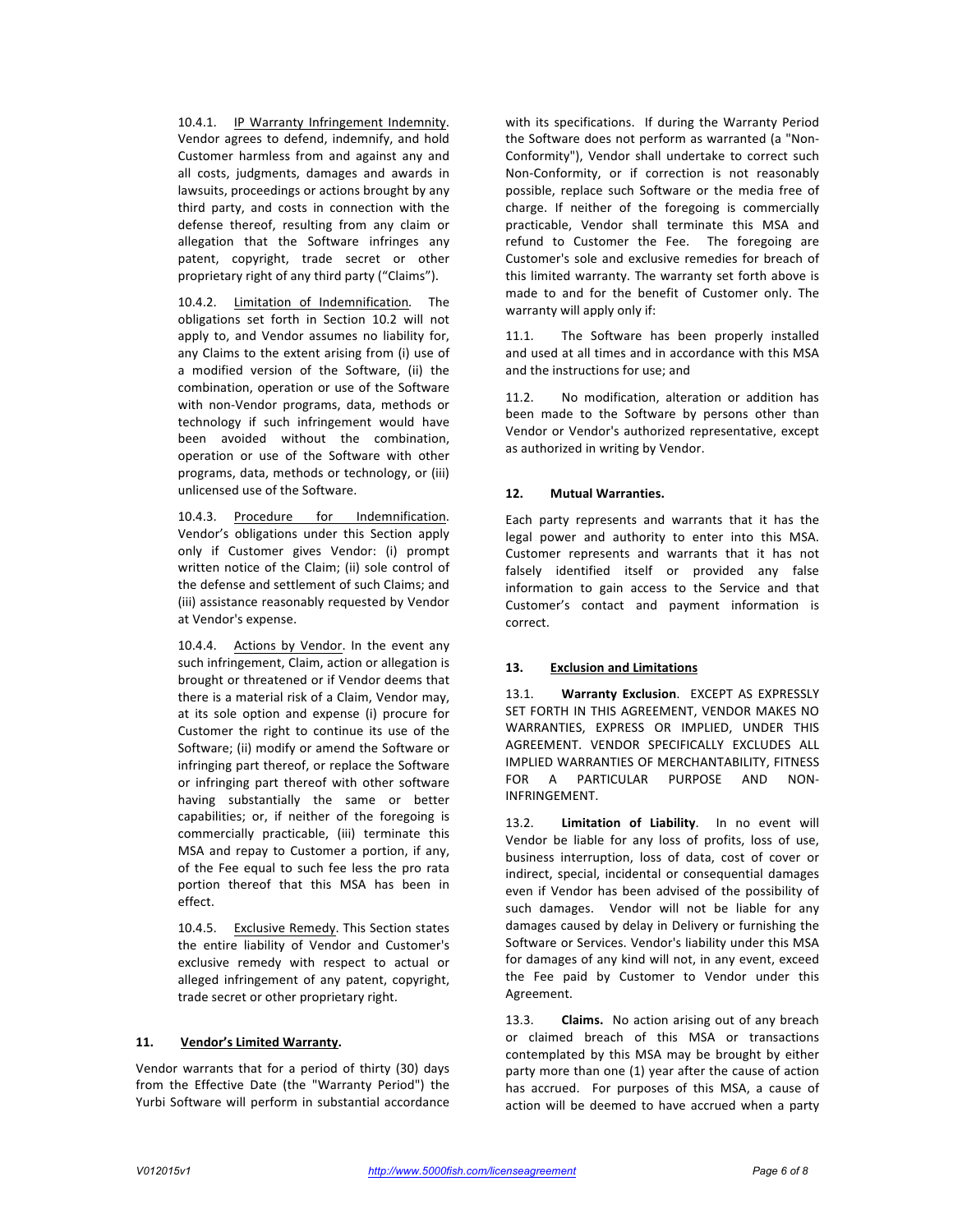knew or reasonably should have known of the breach or claimed breach.

## **14. Confidentiality**

14.1. "Confidential Information" means nonpublic information, technical or commercial data or know-how of a party and/or its subsidiaries, which is furnished to the other party in written or tangible form in connection with this MSA. Oral disclosure will also be deemed Confidential Information if it would reasonably be considered to be of a confidential nature or if it is confirmed at the time of disclosure to be confidential. The parties agree that Vendor's Confidential Information includes this MSA and its terms, the Documentation, any copies of the Software, and any other proprietary information supplied to Customer by Vendor, or by Customer to Vendor and marked as "confidential information" or the like.

14.2. **Use Restrictions**. Neither party will use the other party's Confidential Information during the term of this MSA except as reasonably required for the performance of this MSA. In addition, the confidentiality obligations set forth in this Section will survive for five (5) years after the termination or expiration of this MSA. Each party will hold in confidence the other party's Confidential Information by means that are no less restrictive than those used for its own confidential materials. Each party agrees not to disclose the other party's Confidential Information to anyone other than its employees or subcontractors who are bound by confidentiality obligations and who need to know the same to perform such party's obligations hereunder. In case a party receives legal process that demands or requires disclosure of the disclosing party's Confidential Information, such party will give prompt notice to the disclosing party, if legally permissible, to enable the disclosing party to challenge such demand.

14.3. **Exclusions**. Notwithstanding the foregoing, Confidential Information does not include information which is: (i) already in the possession of the receiving party and not subject to a confidentiality obligation to the providing party; (ii) independently developed by the receiving party; (iii) publicly disclosed through no fault of the receiving party; or (iv) rightfully received by the receiving party from a third party that is not under any obligation to keep such information confidential. The prohibitions against disclosure of Confidential Information do not apply in the event such disclosure is: (v) approved for release by written agreement with the disclosing party; or (vi) done pursuant to the requirements of law, regulation, or court order, but only to the extent that such disclosure is required.

14.4. **Injunctive Relief**. In the event of actual or threatened breach of the provisions this Section, the

non-breaching party will have no adequate remedy at law and will be entitled to seek immediate injunctive and other equitable relief, without bond and without the necessity of showing actual money damages.

# **15. Termination.**

## 15.1. **Suspension and Termination.**

15.1.1. Vendor, in its sole discretion, may suspend or terminate Customer's username and password, account, or use of the Service and/or terminate this MSA if Customer materially breaches this MSA and such breach has not been cured within 10 business days of notice of such breach.

15.1.2. This MSA is terminated as elsewhere provided in the MSA or by either party by written notice upon the occurrence of any of the following events: (i) in the event the other party materially fails to comply with any of the terms and conditions of this MSA and such default has not been cured within thirty (30) days after receiving written notice of the breach; or (ii) in the event the other party  $(A)$ terminates or suspends its business, (B) becomes subject to any bankruptcy or insolvency proceeding under Federal or state law, (C) becomes insolvent or subject to control by a trustee, receiver or similar authority, or (D) has wound up or liquidated, voluntarily or otherwise.

### 15.2. **Effect of Termination**.

15.2.1. All Licenses terminate upon termination of this MSA. Termination does not entitle Customer to any refund or return of payment except as expressly stated in this MSA. Within fourteen (14) days after the date of termination or discontinuance of this MSA, Customer shall erase or destroy all copies of the Software, Documentation and Confidential Information in its possession. Upon request, Customer shall furnish Vendor with a certificate signed by an executive officer of Customer verifying that the same has been done.

15.2.2. The provisions of this MSA concerning Ownership, Exclusions and Limitations, Intellectual Property and Indemnification, Confidentiality, Verification Audit, Effect of Termination, Notices, Disputes and Miscellaneous, along with accrued financial obligations, if any, will survive any termination of this MSA.